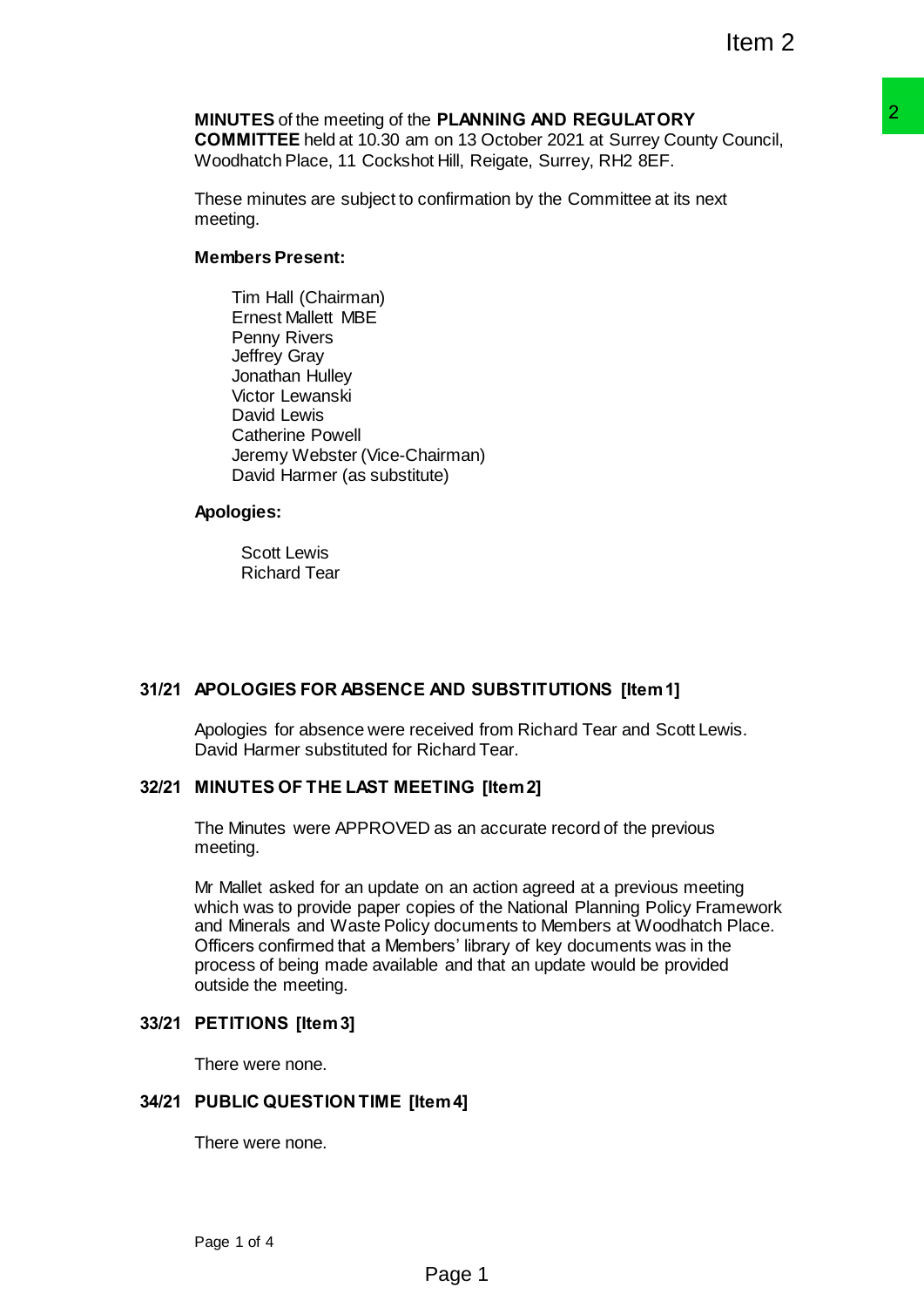# **35/21 MEMBERS' QUESTION TIME [Item 5]**

There were none.

# **36/21 DECLARATIONS OF INTERESTS [Item 6]**

Catherine Powell declared a non-pecuniary interest as she was a member of the Community Liaison Group for the Runfold South Quarry site.

# **37/21 MINERALS/WASTE WA/2021/01282 - LAND AT RUNFOLD SOUTH QUARRY, GUILDFORD ROAD, RUNFOLD, FARNHAM, SURREY GU10 1PB [Item 7]**

# **The Chairman agreed to discuss the four applications (Item 7, 8, 9 & 10) under item 7.**

# **Officers:**

Stephen Jenkins, Planning Development Manager Caroline Smith, Planning Group Manager Helen Forbes, Senior Lawyer

### **Speakers:**

The Local Member for Farnham Central, Andy Macleod, spoke for three minutes and made the following points:

- SUEZ Recycling and Recovery UK had consistently failed to meet target dates and then applied for extensions and that officers and Members should make clear to SUEZ that this was not acceptable.
- That the extension to the expected completion date was too long and in contrary in the council's policy.
- That SUEZ seemed to be focused on maximising profits and had no plan to complete the works by the earliest possible date.
- That in November 2019, SUEZ had assured the Community Liaison Group (CLG) that restoration by December 2021 was still achievable and then, two months later in January 2020, SUEZ announced that restoration was no longer achievable in 2021.
- That there was no detailed scheduled which outlined why a four year extension was required.
- That the condition for six-month updates was welcomed however a condition was needed to provide a schedule which clearly showed where works were against a base plan.
- That the condition to extend the aftercare period was welcomed by the community as well as the increase in bio-diversity however there was disappointment that guidance on the meadow was not followed.
- That the above comments applied to all four of the applications

# **Key points raised during the discussion:**

1. Officers introduced the report and provided a brief summary. Members noted that the applications reported to this committee were all seeking an extension of time for completion of restoration for a period of four years. Officers also highlighted that objections had been received from resident groups and the town council. Members noted further detail on 36/21 MEMBERS' QUESTION TIME [Item 5]<br>
There were none.<br>
36/21 DECLARATIONS OF INTERESTS [Itel<br>
calmetine Powel declared anon-pecunine<br>
the Community Liaison Group for the Rt<br>
37/21 MINERALSWASTE WA/2021/01282 - 1<br>
204ARN,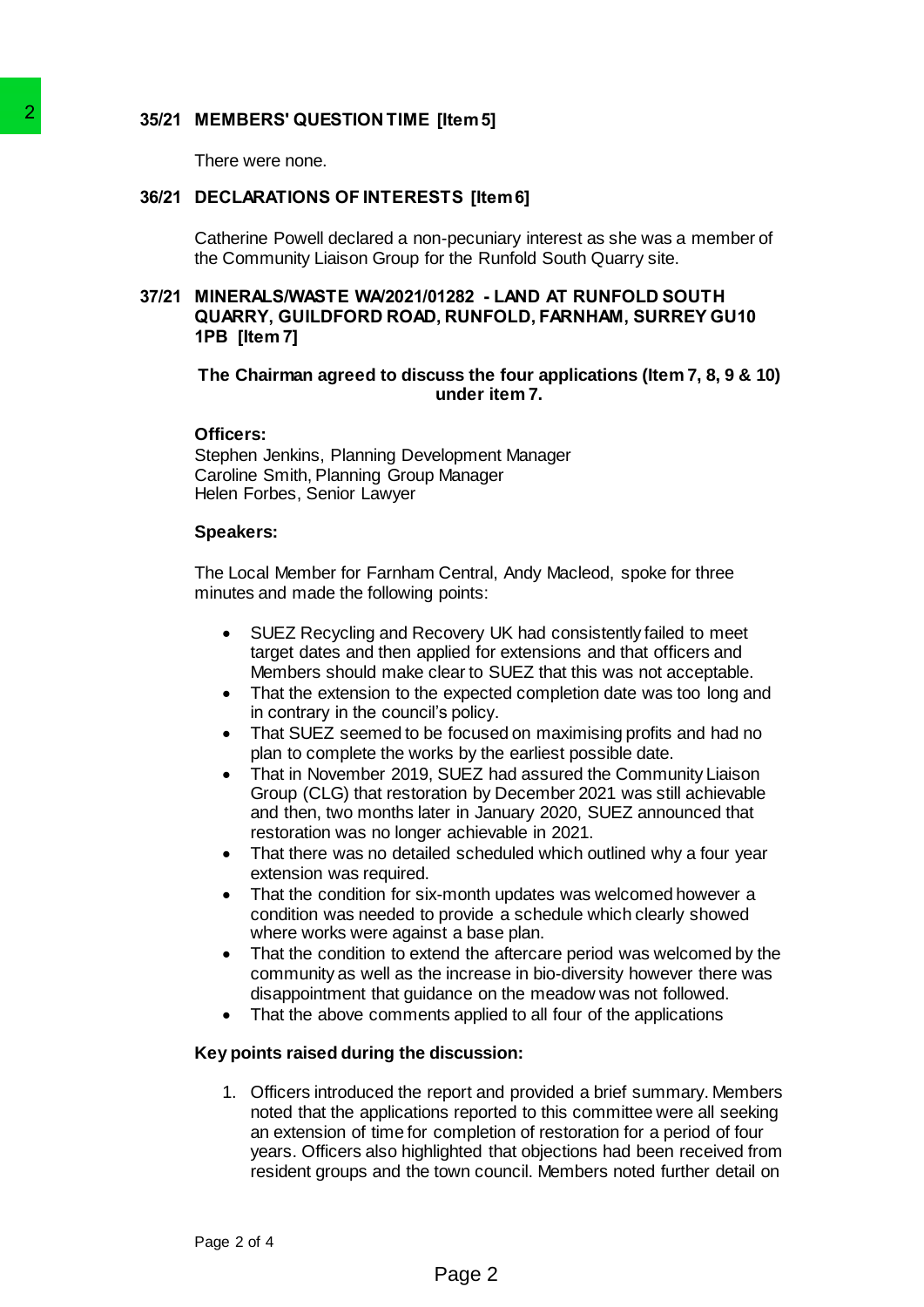the applications, including references to site plans, which were outlined within the reports.

- 2. A Member stated that there was a need to restore the site and that market conditions for filling material, as well as the availability of Heavy Goods Vehicles and drivers, needed to be taken into consideration. The Member further stated that the enforcement team would monitor the site on the Committee's behalf. The Member also felt that a four year extension was appropriate to complete the works and may prevent the need for further extensions.
- 3. A Member said that it was concerning that the applicant was unable to meet the original timescale and asked whether conditions could be implemented to ensure there were no further delays.
- 4. The Committee discussed the need for a detailed schedule for the site's works which allowed for proper monitoring and accountability and that, once created, should be shared with the Community Liaison Group and Technical Support Group.
- 5. A Member raised the possibility of alternative solutions to filling such as reducing infilling or creating a lake and community water sports centre on the site.
- 6. Following discussion related to issues across the county regarding lack of materials for infilling, officers confirmed that the council's Minerals and Waste Plan was due to begin consultation in the coming months and that, with this, was an opportunity to revise policy to take into account when less material was available for infilling. The Committee agreed to write a note to the Chairman of the Communities, Environment and Highways Select Committee outlining concerns to be considered as part of the development of the Plan. ng references to site plans, which were<br>ng angel to reative the site plans which were<br>there was a need to reative the site pland that<br>and drives, needed to be laken into<br>and drives and the commuteres behalt the enforcement
- 7. The Committee noted a clarification that the end date for the restoration was originally 31 December 2021.
- 8. The Chairman asked that any updated conditions be made available on the Surrey County Council website.
- 9. In regard to Condition 32, a Member asked whether the wording could be amended to include that the existing biodiversity baseline be from a survey completed within the following six months. Officers stated that they were guided by specialist officers and that it was officers opinion that the baseline be set following the completion of restoration. The Committee agreed to review the wording with the Environmental Enhancement Officer.
- 10. The Committee felt that the detail in the report was not correctly reflected within the conditions. In regard to Condition 34 , A Member suggested that the conditions be amended to not only include infilling but also progressive restoration.
- 11. Following the end of the discussion, the Chairman clarified the following points:
	- a. That Condition 32 be reviewed by an Environmental Enhancement Officer to consider whether the biodiversity baseline should be set within the next six months or following restoration.
	- b. That Condition 34 be amended to include reference to a schedule of works and report. The schedule would also to be shared with the Community Liaison Group and Technical Sub-Group.
	- c. That the detail outlined within paragraphs 72 and 73 of the report be reflected within the schedule of works and that references to the detail were included within the appropriate